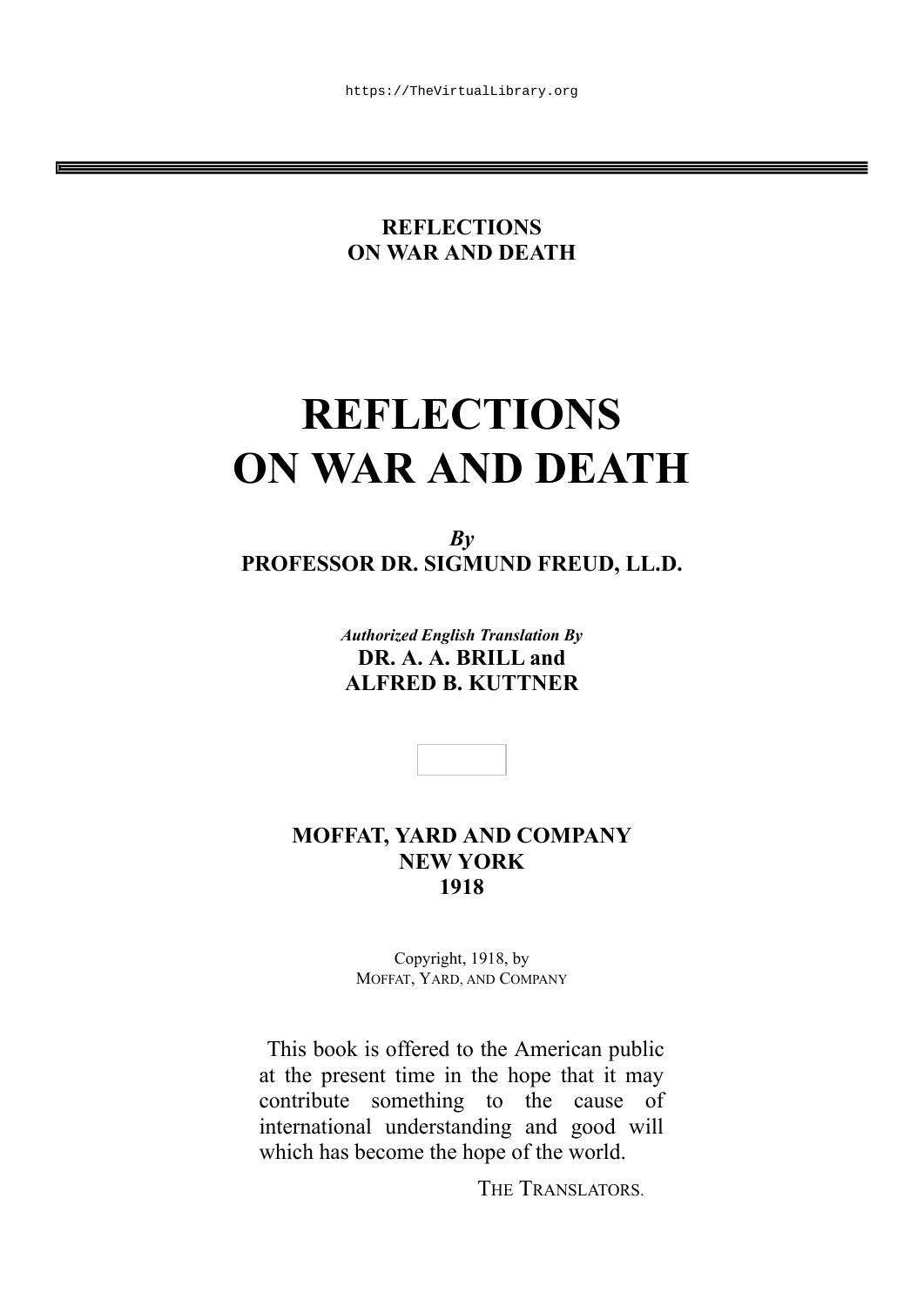## **REFLECTIONS ON WAR AND DEATH**

**I, II**

#### **I**

#### **THE DISAPPOINTMENTS OF WAR**

**C**AUGHT in the whirlwind of these war times, without any real information or any

perspective upon the great changes that have already occurred or are about to be enacted, lacking all premonition of the future, it is small wonder that we ourselves become confused as to the meaning of impressions which crowd in upon us or of the value of the judgments we are forming. It would seem as though no event had ever destroyed so much of the precious heritage of mankind, confused so many of the clearest intellects or so thoroughly debased what is highest.

Even science has lost her dispassionate impartiality. Her deeply embittered votaries are intent upon seizing her weapons to do their share in the battle against the enemy. The anthropologist has to declare his opponent inferior and degenerate, the psychiatrist must diagnose him as mentally deranged. Yet it is probable that we are affected out of all proportion by the evils of these times and have no right to compare them with the evils of other times through which we have not lived.

The individual who is not himself a combatant and therefore has not become a cog in the gigantic war machinery, feels confused in his bearings and hampered in his activities. I think any little suggestion that will make it easier for him to see his way more clearly will be welcome. Among the factors which cause the stay-at-home so much spiritual misery and are so hard to endure there are two in particular which I should like to emphasize and discuss. I mean the disappointment that this war has called forth and the altered attitude towards death to which it, in common with other wars, forces us.

When I speak of disappointment everybody knows at once what I mean. One need not be a sentimentalist, one may realize the biological and physiological necessity of suffering in the economy of human life, and yet one may condemn the methods and the aims of war and long for its termination. To be sure, we used to say that wars cannot cease as long as nations live under such varied conditions, as long as they place such different values upon the individual life, and as long as the animosities which divide them represent such powerful psychic forces. We were therefore quite ready to believe that for some time to come there would be wars between primitive and civilized nations and between those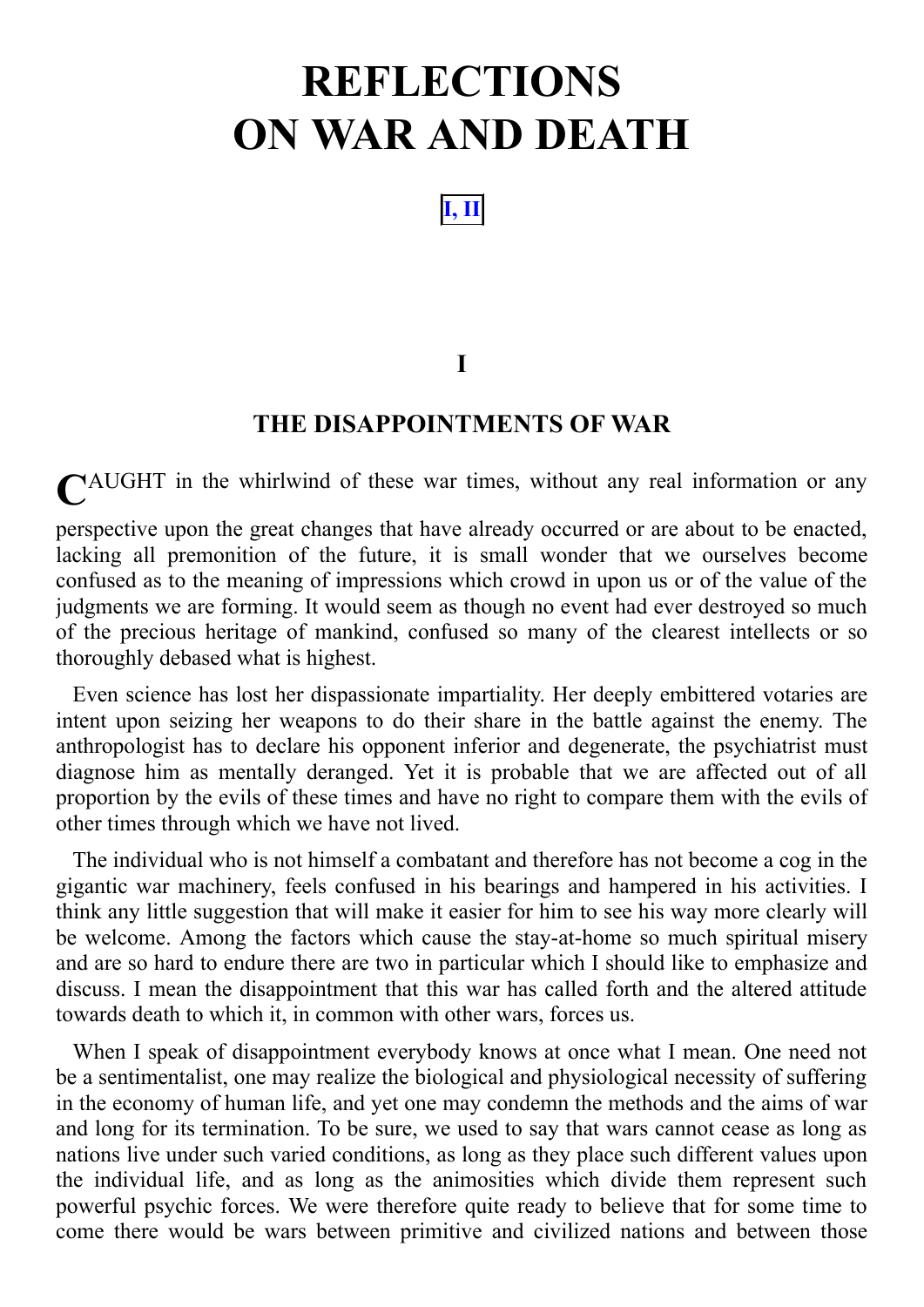divided by color, as well as with and among the partly enlightened and more or less civilized peoples of Europe. But we dared to hope differently. We expected that the great ruling nations of the white race, the leaders of mankind, who had cultivated world wide interests, and to whom we owe the technical progress in the control of nature as well as the creation of artistic and scientific cultural standards—we expected that these nations would find some other way of settling their differences and conflicting interests.

Each of these nations had set a high moral standard to which the individual had to conform if he wished to be a member of the civilized community.

These frequently over strict precepts demanded a great deal of him, a great self-restraint and a marked renunciation of his impulses. Above all he was forbidden to resort to lying and cheating, which are so extraordinarily useful in competition with others. The civilized state considered these moral standards the foundation of its existence, it drastically interfered if anyone dared to question them and often declared it improper even to submit them to the test of intellectual criticism. It was therefore assumed that the state itself would respect them and would do nothing that might contradict the foundations of its own existence. To be sure, one was aware that scattered among these civilized nations there were certain remnants of races that were quite universally disliked, and were therefore reluctantly and only to a certain extent permitted to participate in the common work of civilization where they had proved themselves sufficiently fit for the task. But the great nations themselves, one should have thought, had acquired sufficient understanding for the qualities they had in common and enough tolerance for their differences so that, unlike in the days of classical antiquity, the words "foreign" and "hostile" should no longer be synonyms.

Trusting to this unity of civilized races countless people left hearth and home to live in strange lands and trusted their fortunes to the friendly relations existing between the various countries. And even he who was not tied down to the same spot by the exigencies of life could combine all the advantages and charms of civilized countries into a newer and greater fatherland which he could enjoy without hindrance or suspicion. He thus took delight in the blue and the grey ocean, the beauty of snow clad mountains and of the green lowlands, the magic of the north woods and the grandeur of southern vegetation, the atmosphere of landscapes upon which great historical memories rest, and the peace of untouched nature. The new fatherland was to him also a museum, filled with the treasure that all the artists of the world for many centuries had created and left behind. While he wandered from one hall to another in this museum he could give his impartial appreciation to the varied types of perfection that had been developed among his distant compatriots by the mixture of blood, by history, and by the peculiarities of physical environment. Here cool, inflexible energy was developed to the highest degree, there the graceful art of beautifying life, elsewhere the sense of law and order, or other qualities that have made man master of the earth.

We must not forget that every civilized citizen of the world had created his own special "Parnassus" and his own "School of Athens." Among the great philosophers, poets, and artists of all nations he had selected those to whom he considered himself indebted for the best enjoyment and understanding of life, and he associated them in his homage both with the immortal ancients and with the familiar masters of his own tongue. Not one of these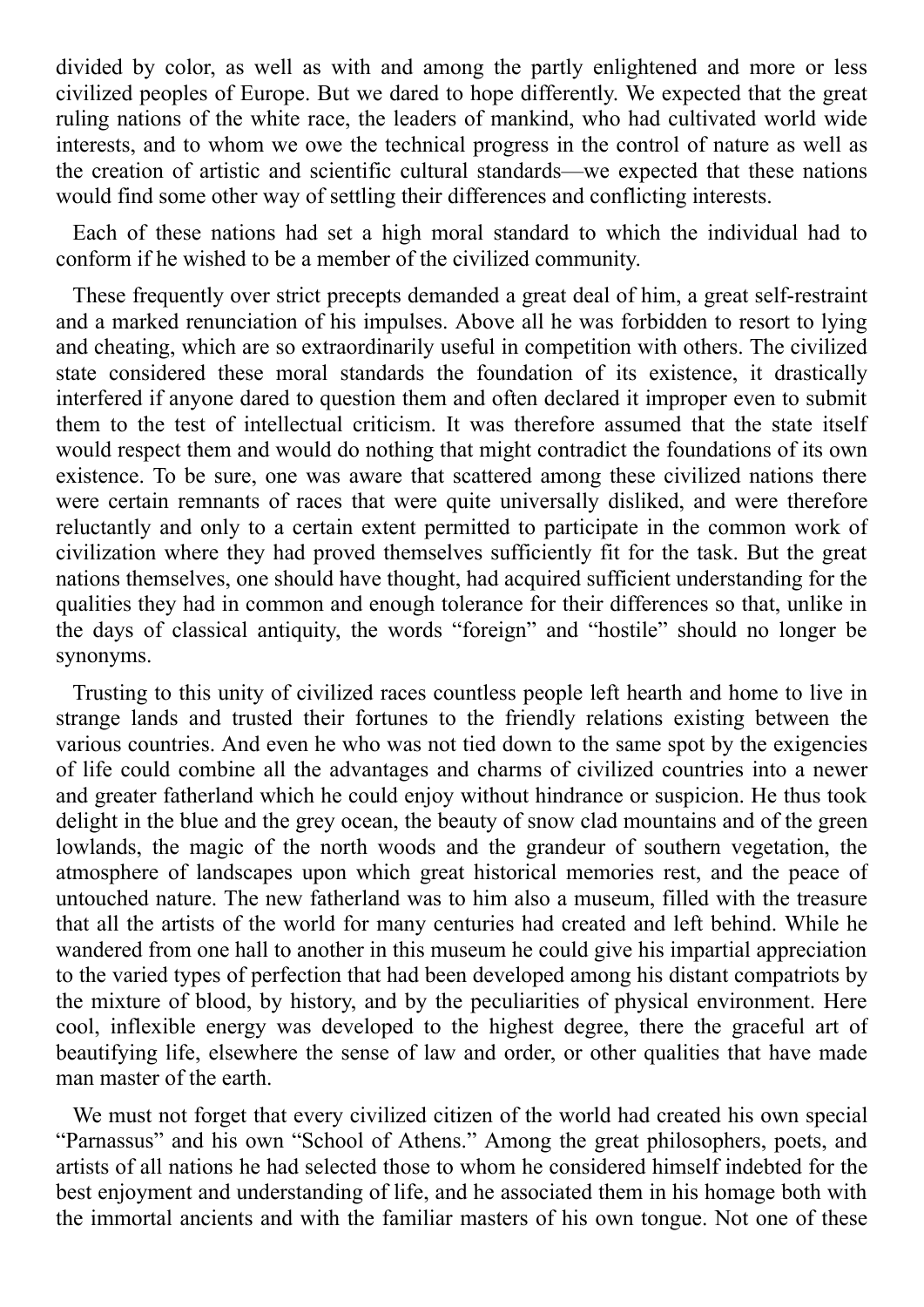great figures seemed alien to him just because he spoke in a different language; be it the incomparable explorer of human passions or the intoxicated worshiper of beauty, the mighty and threatening seer or the sensitive scoffer, and yet he never reproached himself with having become an apostate to his own nation and his beloved mother tongue.

The enjoyment of this common civilization was occasionally disturbed by voices which warned that in consequence of traditional differences wars were unavoidable even between those who shared this civilization. One did not want to believe this, but what did one imagine such a war to be like if it should ever come about? No doubt it was to be an opportunity to show the progress in man's community feeling since the days when the Greek amphictyonies had forbidden the destruction of a city belonging to the league, the felling of her oil trees and the cutting off of her water supply. It would be a chivalrous bout of arms for the sole purpose of establishing the superiority of one side or the other with the greatest possible avoidance of severe suffering which could contribute nothing to the decision, with complete protection for the wounded, who must withdraw from the battle, and for the physicians and nurses who devote themselves to their care. With every consideration, of course, for noncombatants, for the women who are removed from the activities of war, and for the children who, when grown up, are to become friends and coworkers on both sides. And with the maintenance, finally, of all the international projects and institutions in which the civilized community of peace times had expressed its corporate life.

Such a war would still be horrible enough and full of burdens, but it would not have interrupted the development of ethical relations between the large human units, between nations and states. But the war in which we did not want to believe broke out and brought —disappointment. It is not only bloodier and more destructive than any foregoing war, as a result of the tremendous development of weapons of attack and defense, but it is at least as cruel, bitter, and merciless as any earlier war. It places itself above all the restrictions pledged in times of peace, the so-called rights of nations, it does not acknowledge the prerogatives of the wounded and of physicians, the distinction between peaceful and fighting members of the population, or the claims of private property. It hurls down in blind rage whatever bars its way, as though there were to be no future and no peace after it is over. It tears asunder all community bonds among the struggling peoples and threatens to leave a bitterness which will make impossible any re-establishment of these ties for a long time to come.

It has also brought to light the barely conceivable phenomenon of civilized nations knowing and understanding each other so little that one can turn from the other with hate and loathing. Indeed one of these great civilized nations has become so universally disliked that it is even attempted to cast it out from the civilized community as though it were barbaric, although this very nation has long proved its eligibility through contribution after contribution of brilliant achievements. We live in the hope that impartial history will furnish the proof that this very nation, in whose language I am writing and for whose victory our dear ones are fighting, has sinned least against the laws of human civilization. But who is privileged to step forward at such a time as judge in his own defense?

Races are roughly represented by the states they form and these states by the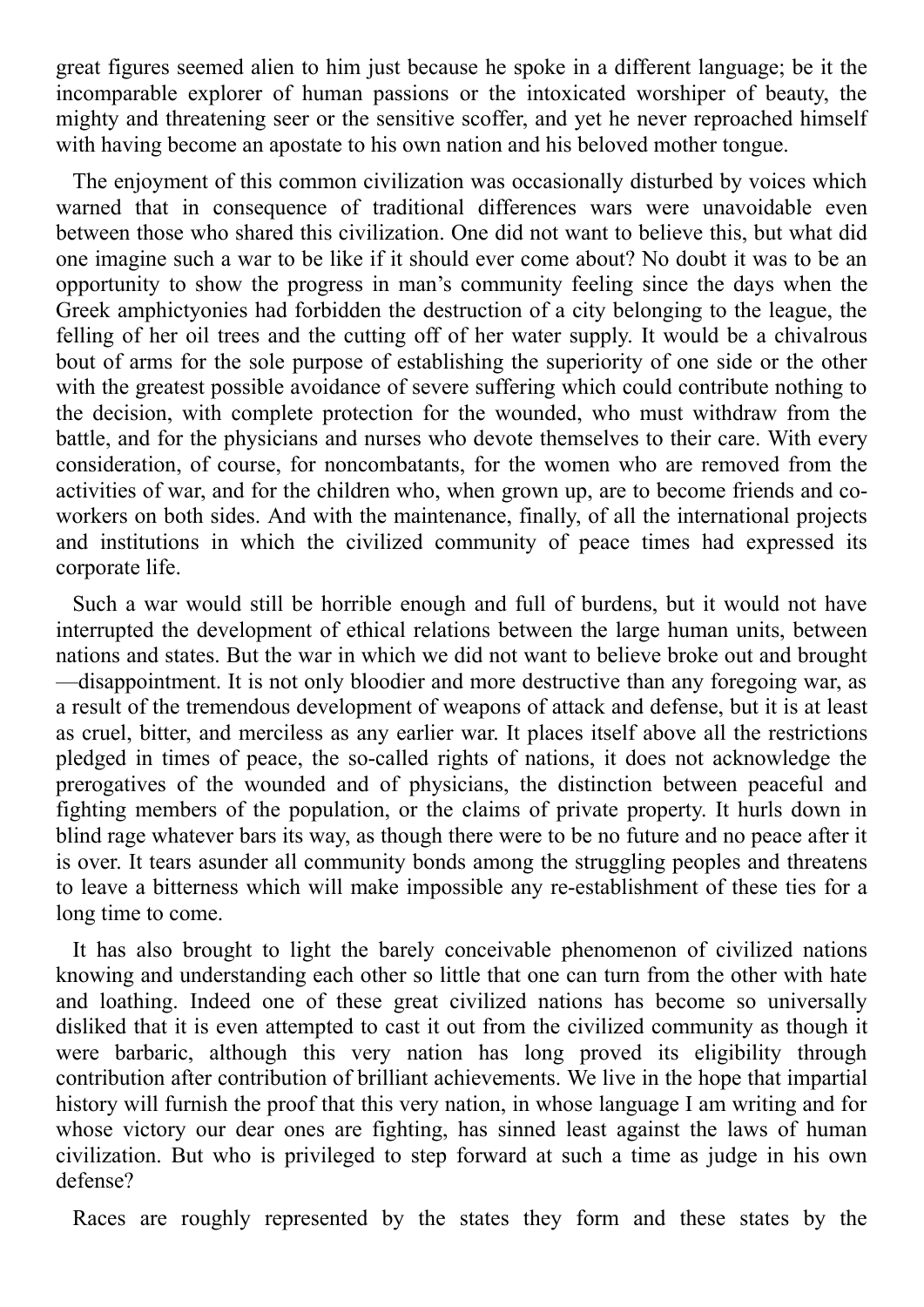governments which guide them. The individual citizen can prove with dismay in this war what occasionally thrust itself upon him already in times of peace, namely, that the state forbids him to do wrong not because it wishes to do away with wrongdoing but because it wishes to monopolize it, like salt and tobacco. A state at war makes free use of every injustice, every act of violence, that would dishonor the individual. It employs not only permissible cunning but conscious lies and intentional deception against the enemy, and this to a degree which apparently outdoes what was customary in previous wars. The state demands the utmost obedience and sacrifice of its citizens, but at the same time it treats them as children through an excess of secrecy and a censorship of news and expression of opinion which render the minds of those who are thus intellectually repressed defenseless against every unfavorable situation and every wild rumor. It absolves itself from guarantees and treaties by which it was bound to other states, makes unabashed confession of its greed and aspiration to power, which the individual is then supposed to sanction out of patriotism.

Let the reader not object that the state cannot abstain from the use of injustice because it would thereby put itself at a disadvantage. For the individual, too, obedience to moral standards and abstinence from brutal acts of violence are as a rule very disadvantageous, and the state but rarely proves itself capable of indemnifying the individual for the sacrifice it demands of him. Nor is it to be wondered at that the loosening of moral ties between the large human units has had a pronounced effect upon the morality of the individual, for our conscience is not the inexorable judge that teachers of ethics say it is; it has its origin in nothing but "social fear." Wherever the community suspends its reproach the suppression of evil desire also ceases, and men commit acts of cruelty, treachery, deception, and brutality, the very possibility of which would have been considered incompatible with their level of culture.

Thus the civilized world-citizen of whom I spoke before may find himself helpless in a world that has grown strange to him when he sees his great fatherland disintegrated, the possessions common to mankind destroyed, and his fellow citizens divided and debased.

Nevertheless several things might be said in criticism of his disappointment. Strictly speaking it is not justified, for it consists in the destruction of an illusion. Illusions commend themselves to us because they save us pain and allow us to enjoy pleasure instead. We must therefore accept it without complaint when they sometimes collide with a bit of reality against which they are dashed to pieces.

Two things have roused our disappointment in this war: the feeble morality of states in their external relations which have inwardly acted as guardians of moral standards, and the brutal behavior of individuals of the highest culture of whom one would not have believed any such thing possible.

Let us begin with the second point and try to sum up the view which we wish to criticise in a single compact statement. Through what process does the individual reach a higher stage of morality? The first answer will probably be: He is really good and noble from birth, in the first place. It is hardly necessary to give this any further consideration. The second answer will follow the suggestion that a process of development is involved here and will probably assume that this development consists in eradicating the evil inclinations of man and substituting good inclinations under the influence of education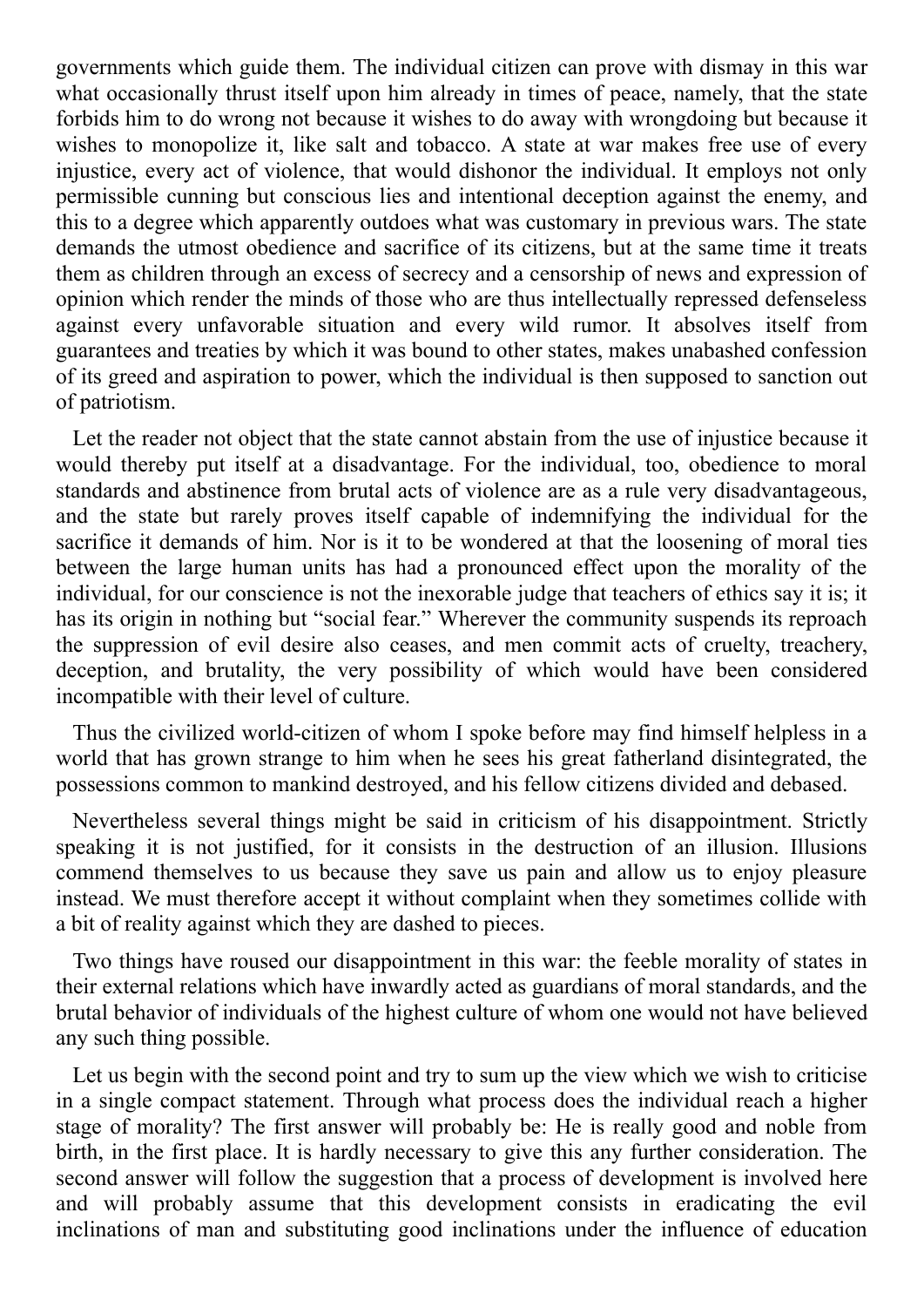and cultural environment. In that case we may indeed wonder that evil should appear again so actively in persons who have been educated in this way.

But this answer also contains the theory which we wish to contradict. In reality there is no such thing as "eradicating" evil. Psychological, or strictly speaking, psychoanalytic investigation proves, on the contrary, that the deepest character of man consists of impulses of an elemental kind which are similar in all human beings, the aim of which is the gratification of certain primitive needs. These impulses are in themselves neither good or evil. We classify them and their manifestations according to their relation to the needs and demands of the human community. It is conceded that all the impulses which society rejects as evil, such as selfishness and cruelty, are of this primitive nature.

These primitive impulses go through a long process of development before they can become active in the adult. They become inhibited and diverted to other aims and fields, they unite with each other, change their objects and in part turn against one's own person. The formation of reactions against certain impulses give the deceptive appearance of a change of content, as if egotism had become altruism and cruelty had changed into sympathy. The formation of these reactions is favored by the fact that many impulses appear almost from the beginning in contrasting pairs; this is a remarkable state of affairs called the ambivalence of feeling and is quite unknown to the layman. This feeling is best observed and grasped through the fact that intense love and intense hate occur so frequently in the same person. Psychoanalysis goes further and states that the two contrasting feelings not infrequently take the same person as their object.

What we call the character of a person does not really emerge until the fate of all these impulses has been settled, and character, as we all know, is very inadequately defined in terms of either "good" or "evil." Man is seldom entirely good or evil, he is "good" on the whole in one respect and "evil" in another, or "good" under certain conditions, and decidedly "evil" under others. It is interesting to learn that the earlier infantile existence of intense "bad" impulses is often the necessary condition of being "good" in later life. The most pronounced childish egotists may become the most helpful and self-sacrificing citizens; the majority of idealists, humanitarians, and protectors of animals have developed from little sadists and animal tormentors.

The transformation of "evil" impulses is the result of two factors operating in the same sense, one inwardly and the other outwardly. The inner factor consists in influencing the evil or selfish impulses through erotic elements, the love needs of man interpreted in the widest sense. The addition of erotic components transforms selfish impulses into social impulses. We learn to value being loved as an advantage for the sake of which we can renounce other advantages. The outer factor is the force of education which represents the demands of the civilized environment and which is then continued through the direct influence of the cultural *milieu*.

Civilization is based upon the renunciation of impulse gratification and in turn demands the same renunciation of impulses from every newcomer. During the individual's life a constant change takes place from outer to inner compulsion. The influences of civilization work through the erotic components to bring about the transformation of more and more of the selfish tendencies into altruistic and social tendencies. We may indeed assume that the inner compulsion which makes itself felt in the development of man was originally,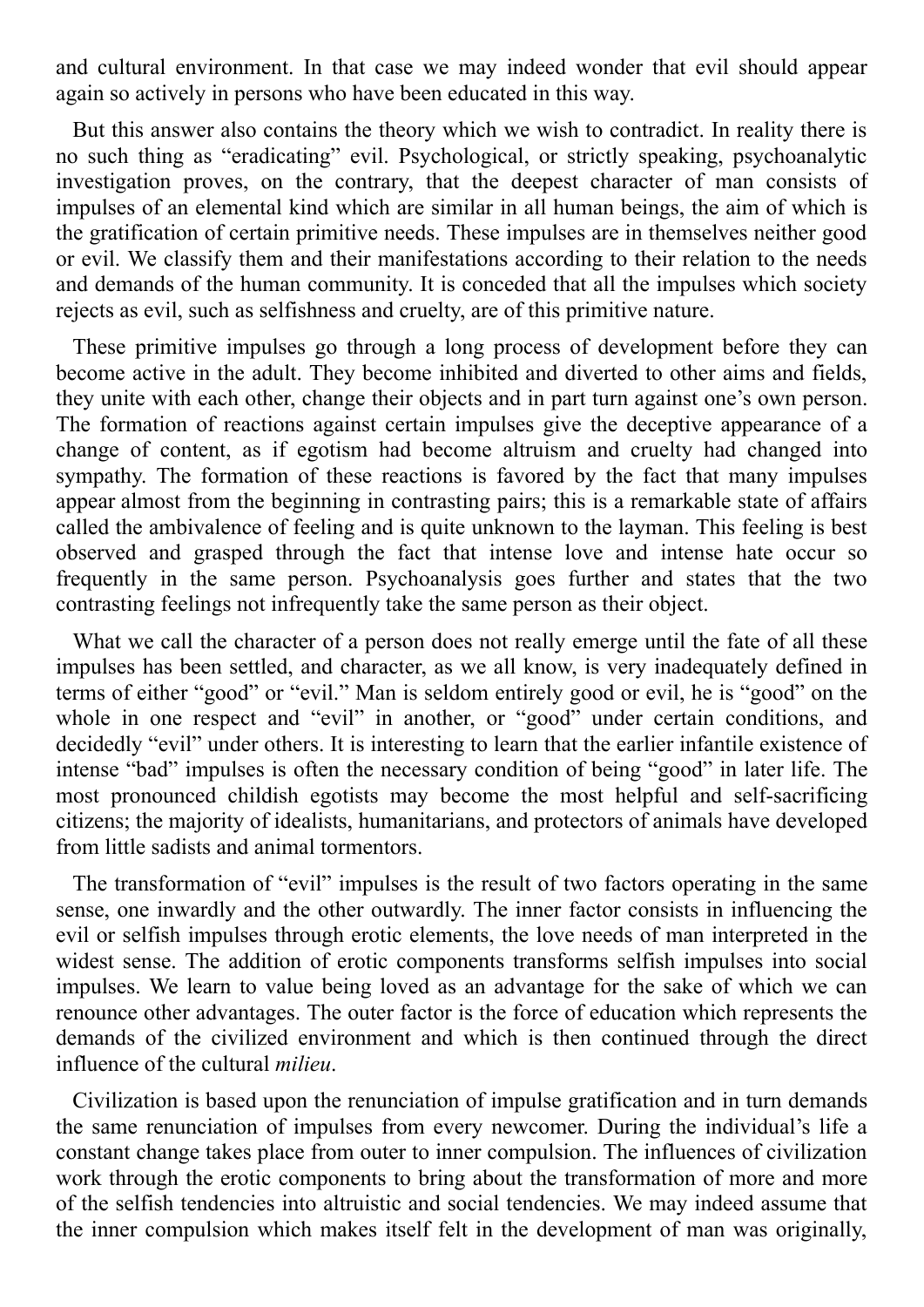that is, in the history of mankind, a purely external compulsion. Today people bring along a certain tendency (disposition) to transform the egotistic into social impulses as a part of their hereditary organization, which then responds to further slight incentives to complete the transformation. A part of this transformation of impulse must also be made during life. In this way the individual man is not only under the influence of his own contemporary cultural *milieu* but is also subject to the influences of his ancestral civilization.

If we call a person's individual capacity for transforming his egotistical impulses under the influence of love his cultural adaptability, we can say that this consists of two parts, one congenital and the other acquired, and we may add that the relation of these two to each other and to the untransformed part of the emotional life is a very variable one.

In general we are inclined to rate the congenital part too highly, and are also in danger of over-valuing the whole cultural adaptability in its relation to that part of the impulse life which has remained primitive, that is, we are misled into judging people to be "better" than they really are. For there is another factor which clouds our judgment and falsifies the result in favor of what we are judging.

We are of course in no position to observe the impulses of another person. We deduce them from his actions and his conduct, which we trace back to motives springing from his emotional life. In a number of cases such a conclusion is necessarily incorrect. The same actions which are "good" in the civilized sense may sometimes originate in "noble" motives and sometimes not. Students of the theory of ethics call only those acts "good" which are the expression of good impulses and refuse to acknowledge others as such. But society is on the whole guided by practical aims and does not bother about this distinction; it is satisfied if a man adapts his conduct and his actions to the precepts of civilization and asks little about his motives.

We have heard that the outer compulsion which education and environment exercise upon a man brings about a further transformation of his impulse life for the good, the change from egotism to altruism. But this is not the necessary or regular effect of the outer compulsion. Education and environment have not only love premiums to offer but work with profit premiums of another sort, namely rewards and punishments. They can therefore bring it about that a person subject to their influence decides in favor of good conduct in the civilized sense without any ennobling of impulse or change from egotistic into altruistic inclinations. On the whole the consequence remains the same; only special circumstances will reveal whether the one person is always good because his impulses compel him to be so while another person is good only in so far as this civilized behavior is of advantage to his selfish purposes. But our superficial knowledge of the individual gives us no means of distinguishing the two cases, and we shall certainly be misled by our optimism into greatly over-estimating the number of people who have been transformed by civilization.

Civilized society, which demands good conduct and does not bother about the impulse on which it is based, has thus won over a great many people to civilized obedience who do not thereby follow their own natures. Encouraged by this success, society has permitted itself to be misled into putting the ethical demands as high as possible, thereby forcing its members to move still further from their emotional dispositions. A continual emotional suppression is imposed upon them, the strain of which is indicated by the appearance of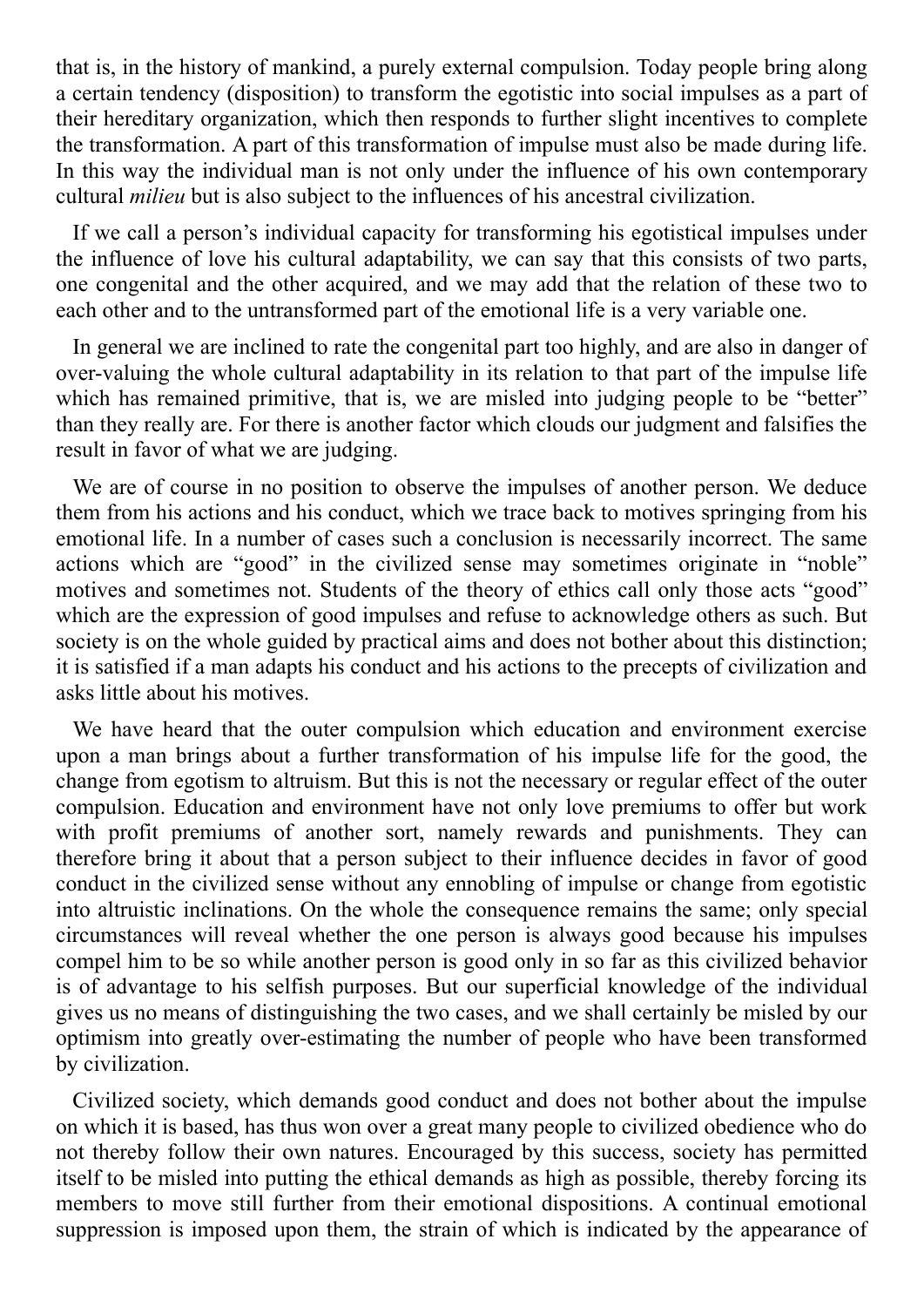the most remarkable reactions and compensations.

In the field of sexuality, where such suppression is most difficult to carry out, it results in reactions known as neurotic ailments. In other fields the pressure of civilization shows no pathological results but manifests itself in distorted characters and in the constant readiness of the inhibited impulses to enforce their gratification at any fitting opportunity.

Anyone thus forced to react continually to precepts that are not the expressions of his impulses lives, psychologically speaking, above his means, and may be objectively described as a hypocrite, whether he is clearly conscious of this difference or not. It is undeniable that our contemporary civilization favors this sort of hypocrisy to an extraordinary extent. One might even venture to assert that it is built upon such a hypocrisy and would have to undergo extensive changes if man were to undertake to live according to the psychological truth. There are therefore more civilized hypocrites than truly cultured persons, and one can even discuss the question whether a certain amount of civilized hypocrisy is not indispensable to maintain civilization because the already organized cultural adaptability of the man of today would perhaps not suffice for the task of living according to the truth. On the other hand the maintenance of civilization even on such questionable grounds offers the prospect that with every new generation a more extensive transformation of impulses will pave the way for a better civilization.

These discussions have already afforded us the consolation that our mortification and painful disappointment on account of the uncivilized behavior of our fellow world citizens in this war were not justified. They rested upon an illusion to which we had succumbed. In reality they have not sunk as deeply as we feared because they never really rose as high as we had believed. The fact that states and races abolished their mutual ethical restrictions not unnaturally incited them to withdraw for a time from the existing pressure of civilization and to sanction a passing gratification of their suppressed impulses. In doing so their relative morality within their own national life probably suffered no rupture.

But we can still further deepen our understanding of the change which this war has brought about in our former compatriots and at the same time take warning not to be unjust to them. For psychic evolution shows a peculiarity which is not found in any other process of development. When a town becomes a city or a child grows into a man, town and child disappear in the city and in the man. Only memory can sketch in the old features in the new picture; in reality the old materials and forms have been replaced by new ones. It is different in the case of psychic evolution. One can describe this unique state of affairs only by saying that every previous stage of development is preserved next to the following one from which it has evolved; the succession stipulates a co-existence although the material in which the whole series of changes has taken place remains the same.

The earlier psychic state may not have manifested itself for years but nevertheless continues to exist to the extent that it may some day again become the form in which psychic forces express themselves, in fact the only form, as though all subsequent developments had been annulled and made regressive. This extraordinary plasticity of psychic development is not without limits as to its direction; one can describe it as a special capacity for retrograde action or regression, for it sometimes happens that a later and higher stage of development that has been abandoned cannot be attained again. But the primitive conditions can always be reconstructed; the primitive psyche is in the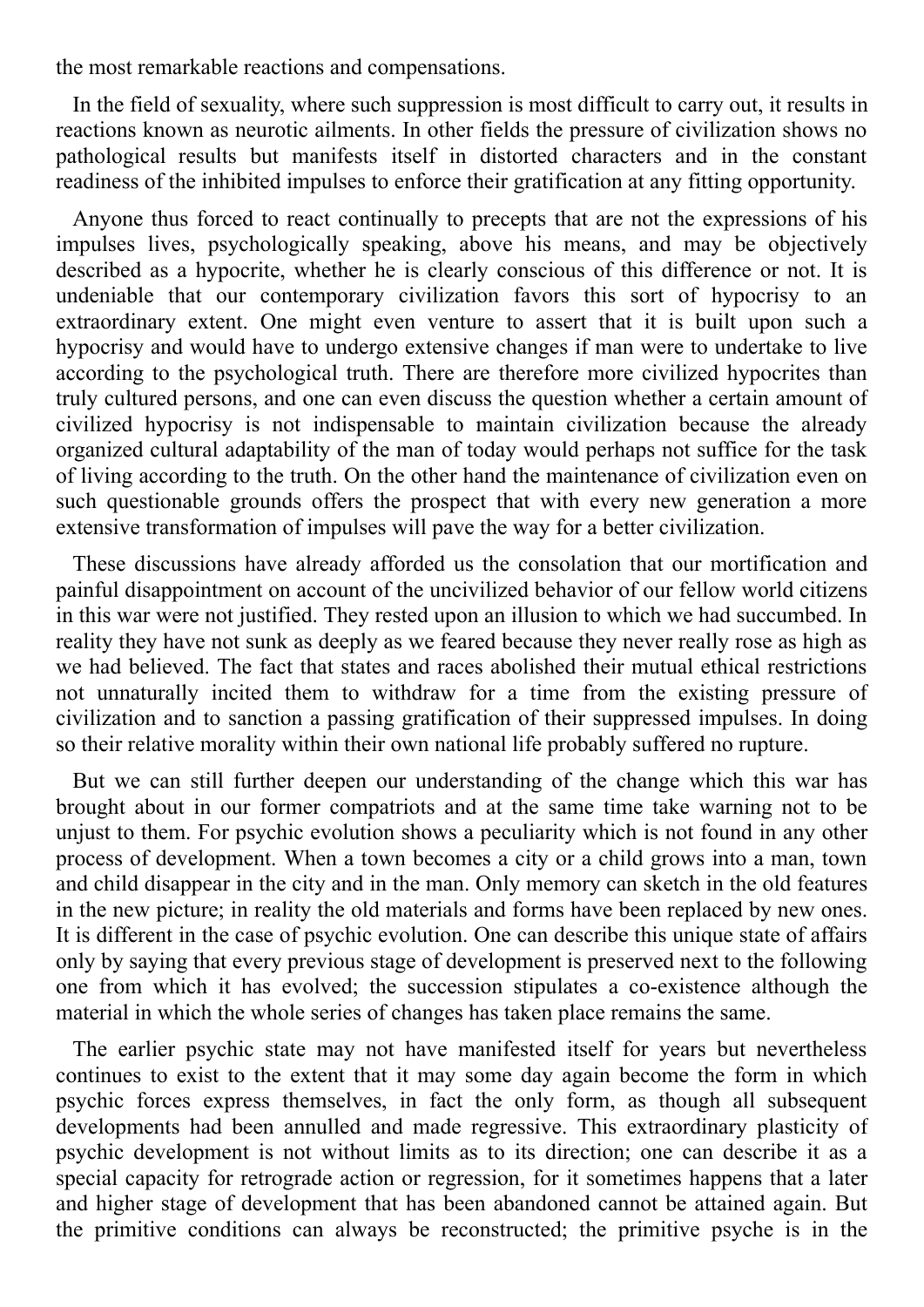strictest sense indestructible.

The so-called mental diseases must make the impression on the layman of mental and psychic life fallen into decay. In reality the destruction concerns only later acquisitions and developments. The nature of mental diseases consists in the return to former states of the affective life and function. An excellent example of the plasticity of the psychic life is the state of sleep, which we all court every night.

Since we know how to interpret even the maddest and most confused dreams, we know that every time we go to sleep we throw aside our hard won morality like a garment in order to put it on again in the morning. This laying bare is, of course, harmless, because we are paralyzed and condemned to inactivity by the sleeping state.

Only the dream can inform us of the regression of our emotional life to an earlier stage of development. Thus, for instance, it is worthy of note that all our dreams are governed by purely egotistic motives. One of my English friends once presented this theory to a scientific meeting in America, whereupon a lady present made the remark that this might perhaps be true of Austrians, but she ventured to assert for herself and her friends that even in dreams they always felt altruistically. My friend, although himself a member of the English race, was obliged to contradict the lady energetically on the basis of his experience in dream analysis. The noble Americans are just as egotistic in their dreams as the Austrians.

The transformation of impulses upon which our cultural adaptability rests can therefore also be permanently or temporarily made regressive. Without doubt the influences of war belong to those forces which can create such regressions; we therefore need not deny cultural adaptibility to all those who at present are acting in such an uncivilized manner, and may expect that the refinement of their impulses will continue in more peaceful times.

But there is perhaps another symptom of our fellow citizens of the world which has caused us no less surprise and fear than this descent from former ethical heights which has been so painful to us. I mean the lack of insight that our greatest intellectual leaders have shown, their obduracy, their inaccessibility to the most impressive arguments, their uncritical credulity concerning the most contestable assertions. This certainly presents a sad picture, and I wish expressly to emphasize that I am by no means a blinded partisan who finds all the intellectual mistakes on one side. But this phenomenon is more easily explained and far less serious than the one which we have just considered. Students of human nature and philosophers have long ago taught us that we do wrong to value our intelligence as an independent force and to overlook its dependence upon our emotional life. According to their view our intellect can work reliably only when it is removed from the influence of powerful incitements; otherwise it acts simply as an instrument at the beck and call of our will and delivers the results which the will demands. Logical argumentation is therefore powerless against affective interests; that is why arguing with reasons which, according to Falstaff, are as common as blackberries, are so fruitless where our interests are concerned. Whenever possible psychoanalytic experience has driven home this assertion. It is in a position to prove every day that the cleverest people suddenly behave as unintelligently as defectives as soon as their understanding encounters emotional resistance, but that they regain their intelligence completely as soon as this resistance has been overcome. This blindness to logic which this war has so frequently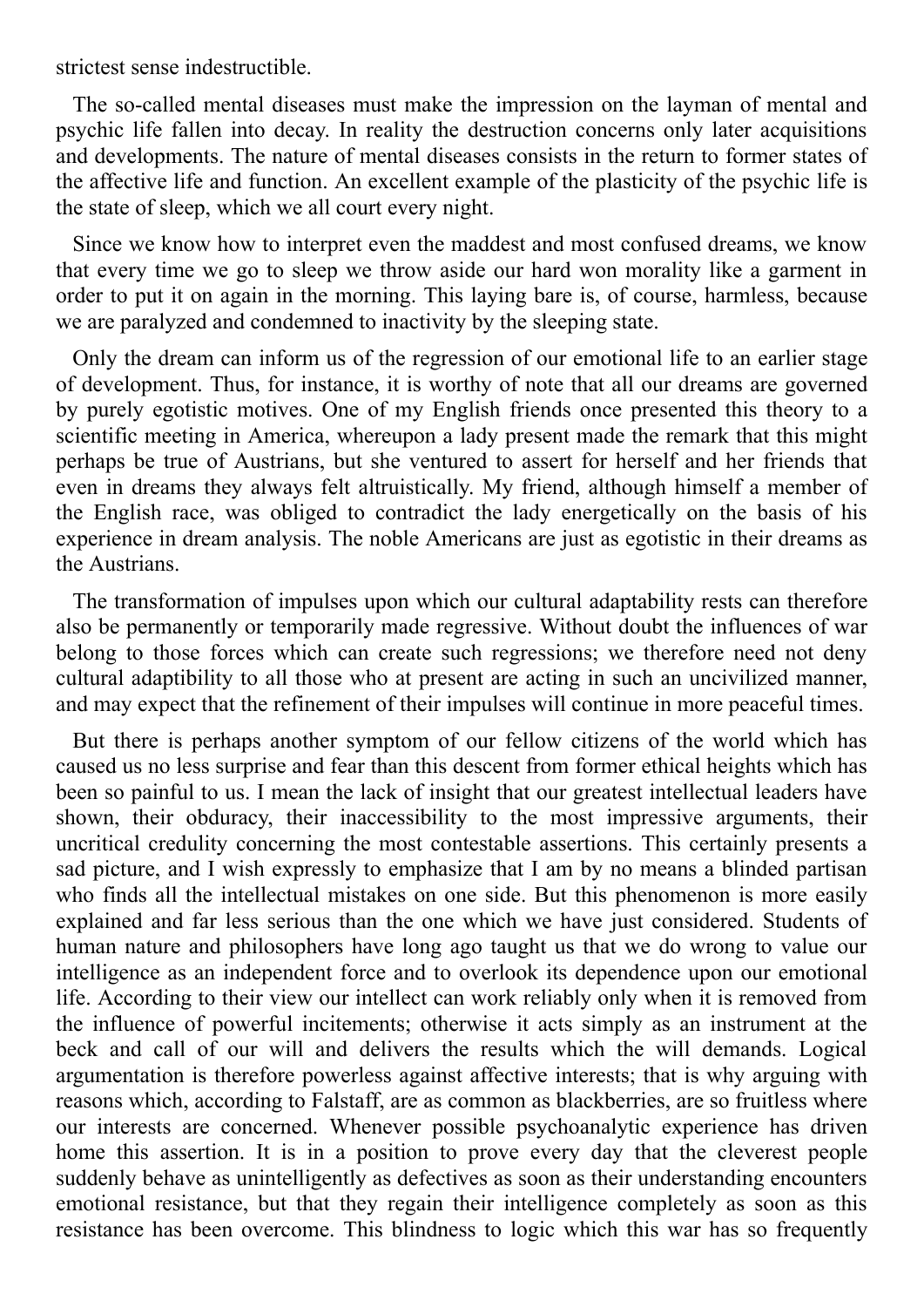conjured up in just our best fellow citizens, is therefore a secondary phenomenon, the result of emotional excitement and destined, we hope, to disappear simultaneously with it.

If we have thus come to a fresh understanding of our estranged fellow citizens we can more easily bear the disappointment which nations have caused us, for of them we must only make demands of a far more modest nature. They are perhaps repeating the development of the individual and at the present day still exhibit very primitive stages of development with a correspondingly slow progress towards the formation of higher unities. It is in keeping with this that the educational factor of an outer compulsion to morality, which we found so active in the individual, is barely perceptible in them. We had indeed hoped that the wonderful community of interests established by intercourse and the exchange of products would result in the beginning of such a compulsion, but it seems that nations obey their passions of the moment far more than their interests. At most they make use of their interests to justify the gratification of their passions.

It is indeed a mystery why the individual members of nations should disdain, hate, and abhor each other at all, even in times of peace. I do not know why it is. It seems as if all the moral achievements of the individual were obliterated in the case of a large number of people, not to mention millions, until only the most primitive, oldest, and most brutal psychic inhibitions remained.

Perhaps only later developments will succeed in changing these lamentable conditions. But a little more truthfulness and straightforward dealing on all sides, both in the relation of people towards each other and between themselves and those who govern them, might smooth the way for such a change.

#### **II**

#### **OUR ATTITUDE TOWARDS DEATH**

**I** T remains for us to consider the second factor of which I have already spoken which

accounts for our feeling of strangeness in a world which used to seem so beautiful and familiar to us. I refer to the disturbance in our former attitude towards death.

Our attitude had not been a sincere one. To listen to us we were, of course, prepared to maintain that death is the necessary termination of life, that everyone of us owes nature his death and must be prepared to pay his debt, in short, that death was natural, undeniable, and inevitable. In practice we were accustomed to act as if matters were quite different. We have shown an unmistakable tendency to put death aside, to eliminate it from life. We attempted to hush it up, in fact, we have the proverb: to think of something as of death. Of course we meant our own death. We cannot, indeed, imagine our own death; whenever we try to do so we find that we survive ourselves as spectators. The school of psychoanalysis could thus assert that at bottom no one believes in his own death, which amounts to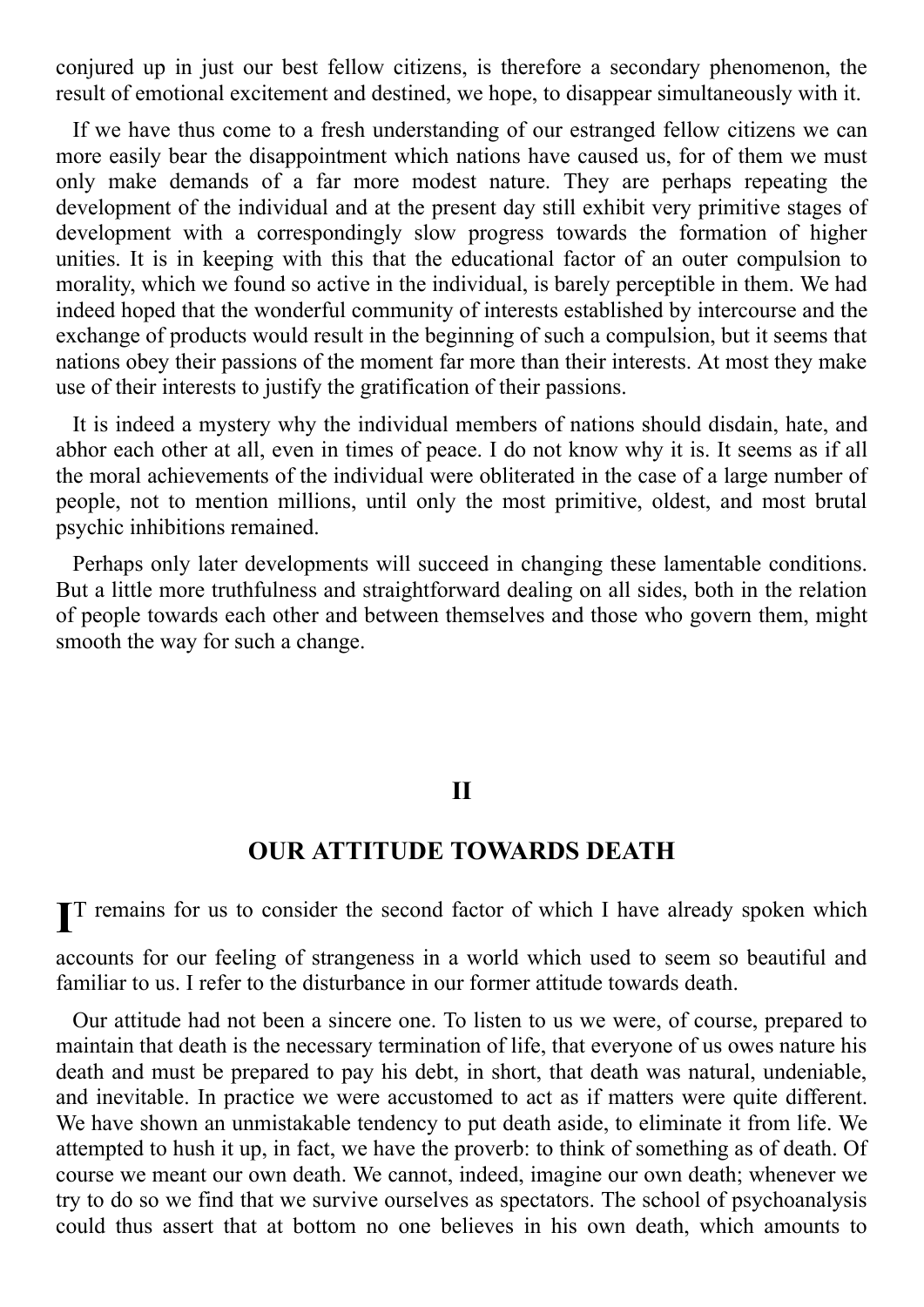saying: in the unconscious every one of us is convinced of his immortality.

As far as the death of another person is concerned every man of culture will studiously avoid mentioning this possibility in the presence of the person in question. Only children ignore this restraint; they boldly threaten each other with the possibility of death, and are quite capable of giving expression to the thought of death in relation to the persons they love, as, for instance: Dear Mama, when unfortunately, you are dead, I shall do so and so. The civilized adult also likes to avoid entertaining the thought of another's death lest he seem harsh or unkind, unless his profession as a physician or a lawyer brings up the question. Least of all would he permit himself to think of somebody's death if this event is connected with a gain of freedom, wealth, or position. Death is, of course, not deferred through our sensitiveness on the subject, and when it occurs we are always deeply affected, as if our expectations had been shattered. We regularly lay stress upon the unexpected causes of death, we speak of the accident, the infection, or advanced age, and thus betray our endeavor to debase death from a necessity to an accident. A large number of deaths seems unspeakably dreadful to us. We assume a special attitude towards the dead, something almost like admiration for one who has accomplished a very difficult feat. We suspend criticism of him, overlooking whatever wrongs he may have done, and issue the command, *de mortuis nil nisi bene*: we act as if we were justified in singing his praises at the funeral oration, and inscribe only what is to his advantage on the tombstone. This consideration for the dead, which he really no longer needs, is more important to us than the truth and to most of us, certainly, it is more important than consideration for the living.

This conventional attitude of civilized people towards death is made still more striking by our complete collapse at the death of a person closely related to us, such as a parent, a wife or husband, a brother or sister, a child or a dear friend. We bury our hopes, our wishes, and our desires with the dead, we are inconsolable and refuse to replace our loss. We act in this case as if we belonged to the tribe of the Asra who also die when those whom they love perish.<sup>[1]</sup>

<span id="page-10-0"></span>But this attitude of ours towards death exerts a powerful influence upon our lives. Life becomes impoverished and loses its interest when life itself, the highest stake in the game of living, must not be risked. It becomes as hollow and empty as an American flirtation in which it is understood from the beginning that nothing is to happen, in contrast to a continental love affair in which both partners must always bear in mind the serious consequences. Our emotional ties, the unbearable intensity of our grief, make us disinclined to court dangers for ourselves and those belonging to us. We do not dare to contemplate a number of undertakings that are dangerous but really indispensable, such as aeroplane flights, expeditions to distant countries, and experiments with explosive substances. We are paralyzed by the thought of who is to replace the son to his mother, the husband to his wife, or the father to his children, should an accident occur. A number of other renunciations and exclusions result from this tendency to rule out death from the calculations of life. And yet the motto of the Hanseatic League said: *Navigare necesse est, vivere non necesse*: It is necessary to sail the seas, but not to live.

It is therefore inevitable that we should seek compensation for the loss of life in the world of fiction, in literature, and in the theater. There we still find people who know how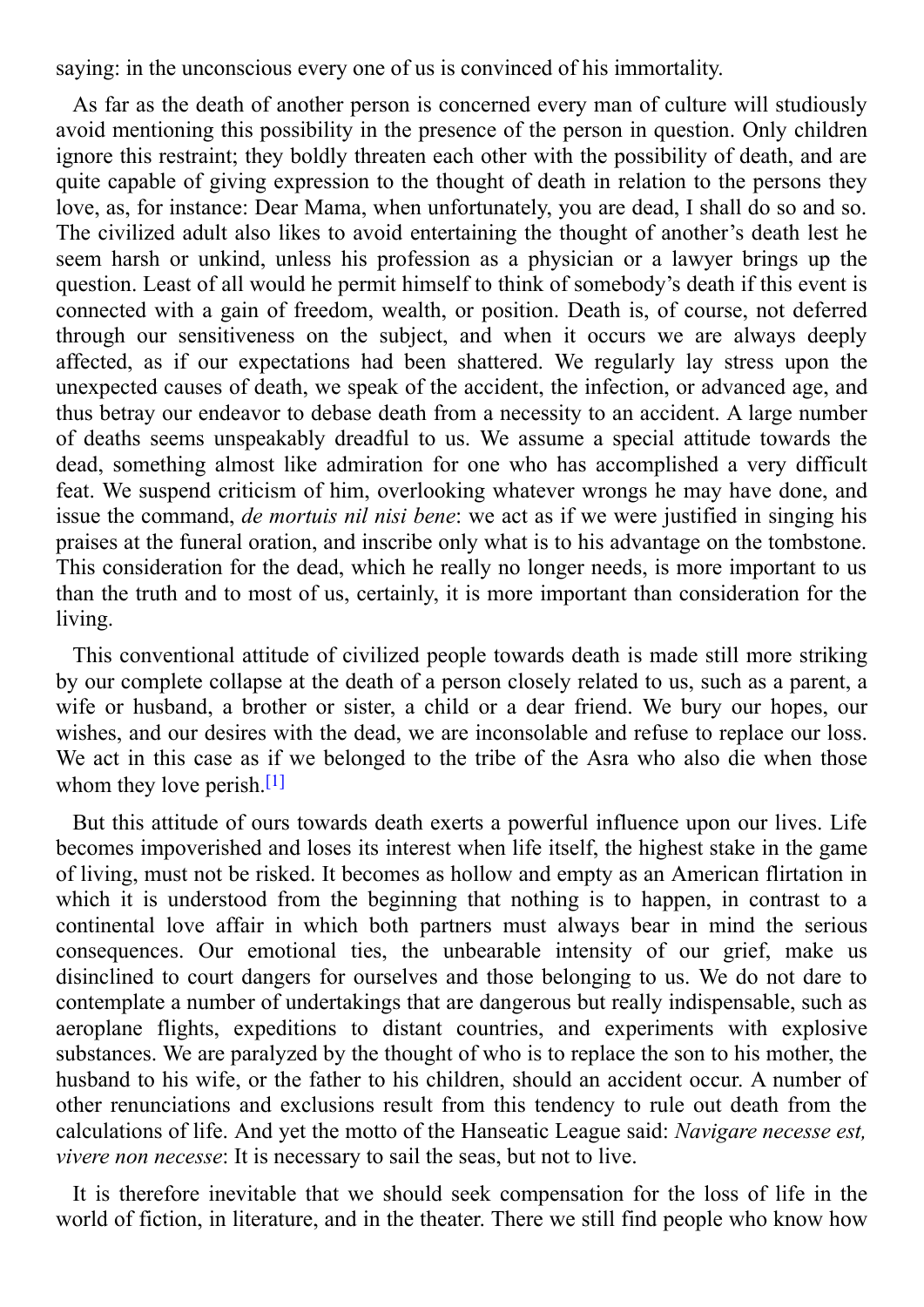to die, who are even quite capable of killing others. There alone the condition for reconciling ourselves to death is fulfilled, namely, if beneath all the vicissitudes of life a permanent life still remains to us. It is really too sad that it may happen in life as in chess, where a false move can force us to lose the game, but with this difference, that we cannot begin a return match. In the realm of fiction we find the many lives in one for which we crave. We die in identification with a certain hero and yet we outlive him and, quite unharmed, are prepared to die again with the next hero.

It is obvious that the war must brush aside this conventional treatment of death. Death is no longer to be denied; we are compelled to believe in it. People really die and no longer one by one, but in large numbers, often ten thousand in one day. It is no longer an accident. Of course, it still seems accidental whether a particular bullet strikes this man or that but the survivor may easily be struck down by a second bullet, and the accumulation of deaths ends the impression of accident. Life has indeed become interesting again; it has once more received its full significance.

Let us make a division here and separate those who risk their lives in battle from those who remain at home, where they can only expect to lose one of their loved ones through injury, illness, or infection. It would certainly be very interesting to study the changes in the psychology of the combatants but I know too little about this. We must stick to the second group, to which we ourselves belong. I have already stated that I think the confusion and paralysis of our activities from which we are suffering is essentially determined by the fact that we cannot retain our previous attitude towards death. Perhaps it will help us to direct our psychological investigation to two other attitudes towards death, one of which we may ascribe to primitive man, while the other is still preserved, though invisible to our consciousness, in the deeper layers of our psychic life.

The attitude of prehistoric man towards death is, of course, known to us only through deductions and reconstructions, but I am of the opinion that these have given us fairly trustworthy information.

Primitive man maintained a very curious attitude towards death. It is not at all consistent but rather contradictory. On the one hand he took death very seriously, recognized it as the termination of life, and made use of it in this sense; but, on the other hand, he also denied death and reduced it to nothingness. This contradiction was made possible by the fact that he maintained a radically different position in regard to the death of others, a stranger or an enemy, than in regard to his own. The death of another person fitted in with his idea, it signified the annihilation of the hated one, and primitive man had no scruples against bringing it about. He must have been a very passionate being, more cruel and vicious than other animals. He liked to kill and did it as a matter of course. Nor need we attribute to him the instinct which restrains other animals from killing and devouring their own species.

As a matter of fact the primitive history of mankind is filled with murder. The history of the world which is still taught to our children is essentially a series of race murders. The dimly felt sense of guilt under which man has lived since archaic times, and which in many religions has been condensed into the assumption of a primal guilt, a hereditary sin, is probably the expression of a blood guilt, the burden of which primitive man assumed. In my book entitled "Totem and Taboo," 1913, I have followed the hints of W. Robertson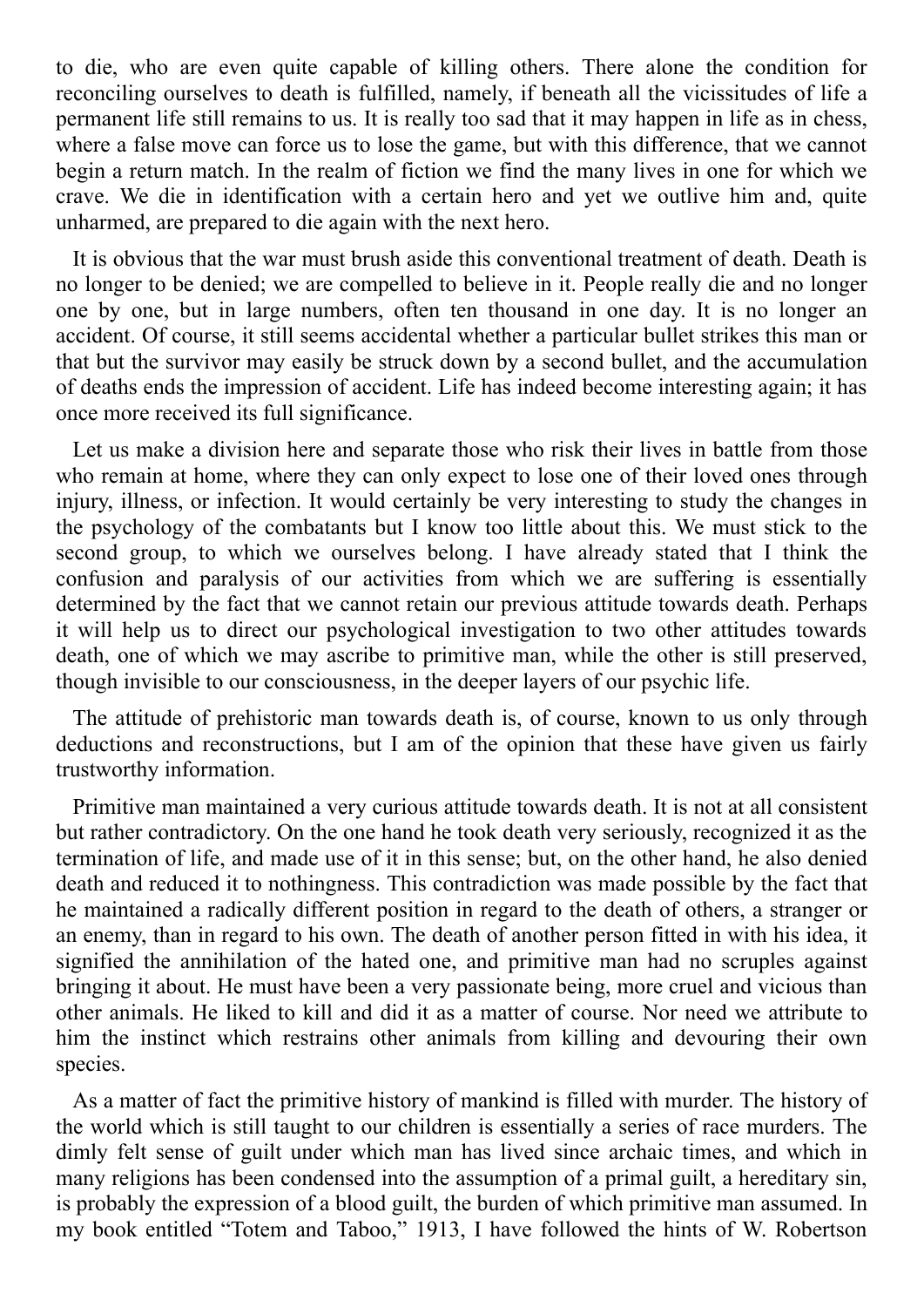Smith, Atkinson, and Charles Darwin in the attempt to fathom the nature of this ancient guilt, and am of the opinion that the Christian doctrine of today still makes it possible for us to work back to its origin. [2]

<span id="page-12-0"></span>If the Son of God had to sacrifice his life to absolve mankind from original sin, then, according to the law of retaliation, the return of like for like, this sin must have been an act of killing, a murder. Nothing else could call for the sacrifice of a life in expiation. And if original sin was a sin against the God Father, the oldest sin of mankind must have been a patricide—the killing of the primal father of the primitive human horde, whose memory picture later was transfigured into a deity. [3]

Primitive man was as incapable of imagining and realizing his own death as any one of us are today. But a case arose in which the two opposite attitudes towards death clashed and came into conflict with each other, with results that are both significant and far reaching. Such a case was given when primitive man saw one of his own relatives die, his wife, child, or friend, whom he certainly loved as we do ours; for love cannot be much younger than the lust for murder. In his pain he must have discovered that he, too, could die, an admission against which his whole being must have revolted, for everyone of these loved ones was a part of his own beloved self. On the other hand again, every such death was satisfactory to him, for there was also something foreign in each one of these persons. The law of emotional ambivalence, which today still governs our emotional relations to those whom we love, certainly obtained far more widely in primitive times. The beloved dead had nevertheless roused some hostile feelings in primitive man just because they had been both friends and enemies.

Philosophers have maintained that the intellectual puzzle which the picture of death presented to primitive man forced him to reflect and became the starting point of every speculation. I believe the philosophers here think too philosophically, they give too little consideration to the primary effective motive. I should therefore like to correct and limit the above assertion; primitive man probably triumphed at the side of the corpse of the slain enemy, without finding any occasion to puzzle his head about the riddle of life and death. It was not the intellectual puzzle or any particular death which roused the spirit of inquiry in man, but the conflict of emotions at the death of beloved and withal foreign and hated persons.

From this emotional conflict psychology arose. Man could no longer keep death away from him, for he had tasted of it in his grief for the deceased, but he did not want to acknowledge it, since he could not imagine himself dead. He therefore formed a compromise and concealed his own death but denied it the significance of destroying life, a distinction for which the death of his enemies had given him no motive. He invented spirits during his contemplation of the corpse of the person he loved, and his consciousness of guilt over the gratification which mingled with his grief brought it about that these first created spirits were transformed into evil demons who were to be feared. The changes wrought by death suggested to him to divide the individual into body and soul, at first several souls, and in this way his train of thought paralleled the disintegration process inaugurated by death. The continued remembrance of the dead became the basis of the assumption of other forms of existence and gave him the idea of a future life after apparent death.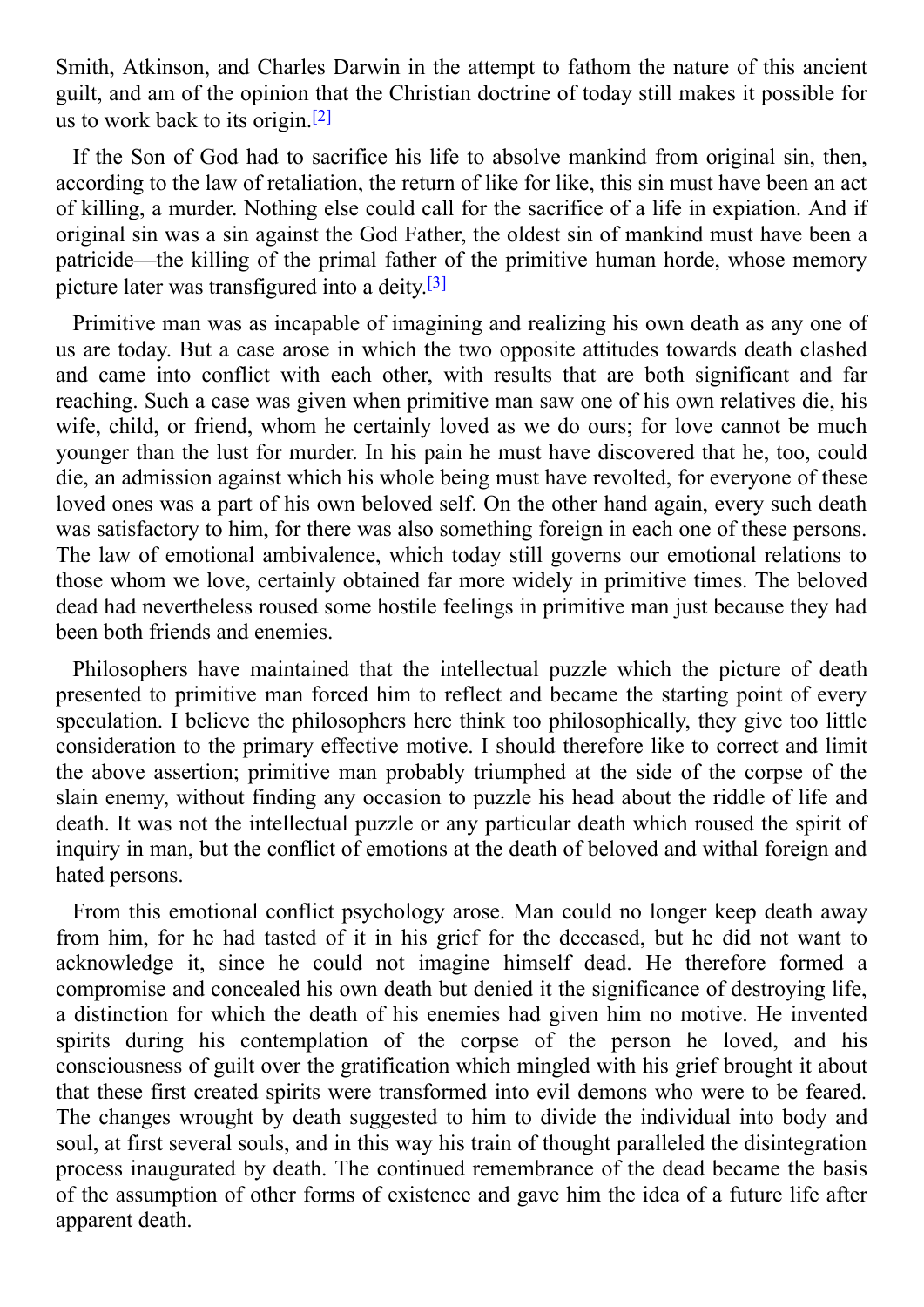These later forms of existence were at first only vaguely associated appendages to those whom death had cut off, and enjoyed only slight esteem until much later times; they still betrayed a very meagre knowledge. The reply which the soul of Achilles made to Odysseus comes to our mind:

> Erst in the life on the earth, no less than a god we revered thee, We the Achaeans; and now in the realm of the dead as a monarch Here thou dost rule; then why should death thus grieve thee, Achilles? Thus did I speak: forthwith then answering thus he addressed me. Speak not smoothly of death, I beseech, O famous Odysseus, Better by far to remain on the earth as the thrall of another, E'en of a portionless man that hath means right scanty of living, Rather than reign sole king in the realm of the bodiless phantoms.

Odysseus XI, verse 484-491 Translated by H. B. Coterill.

Heine has rendered this in a forcible and bitter parody:

The smallest living philistine, At Stuckert on the Neckar Is much happier than I am, Son of Pelleus, the dead hero, Shadowy ruler of the Underworld.

It was much later before religions managed to declare this after-life as the more valuable and perfect and to debase our mortal life to a mere preparation for the life to come. It was then only logical to prolong our existence into the past and to invent former existences, transmigrations of souls, and reincarnations, all with the object of depriving death of its meaning as the termination of life. It was as early as this that the denial of death, which we described as the product of conventional culture, originated.

Contemplation of the corpse of the person loved gave birth not only to the theory of the soul, the belief in immortality, and implanted the deep roots of the human sense of guilt, but it also created the first ethical laws. The first and most important prohibition of the awakening conscience declared: Thou shalt not kill. This arose as a reaction against the gratification of hate for the beloved dead which is concealed behind grief, and was gradually extended to the unloved stranger and finally also to the enemy.

Civilized man no longer feels this way in regard to killing enemies. When the fierce struggle of this war will have reached a decision every victorious warrior will joyfully and without delay return home to his wife and children, undisturbed by thoughts of the enemy he has killed either at close quarters or with weapons operating at a distance.

It is worthy of note that the primitive races which still inhabit the earth and who are certainly closer to primitive man than we, act differently in this respect, or have so acted as long as they did not yet feel the influence of our civilization. The savage, such as the Australian, the Bushman, or the inhabitant of Terra del Fuego, is by no means a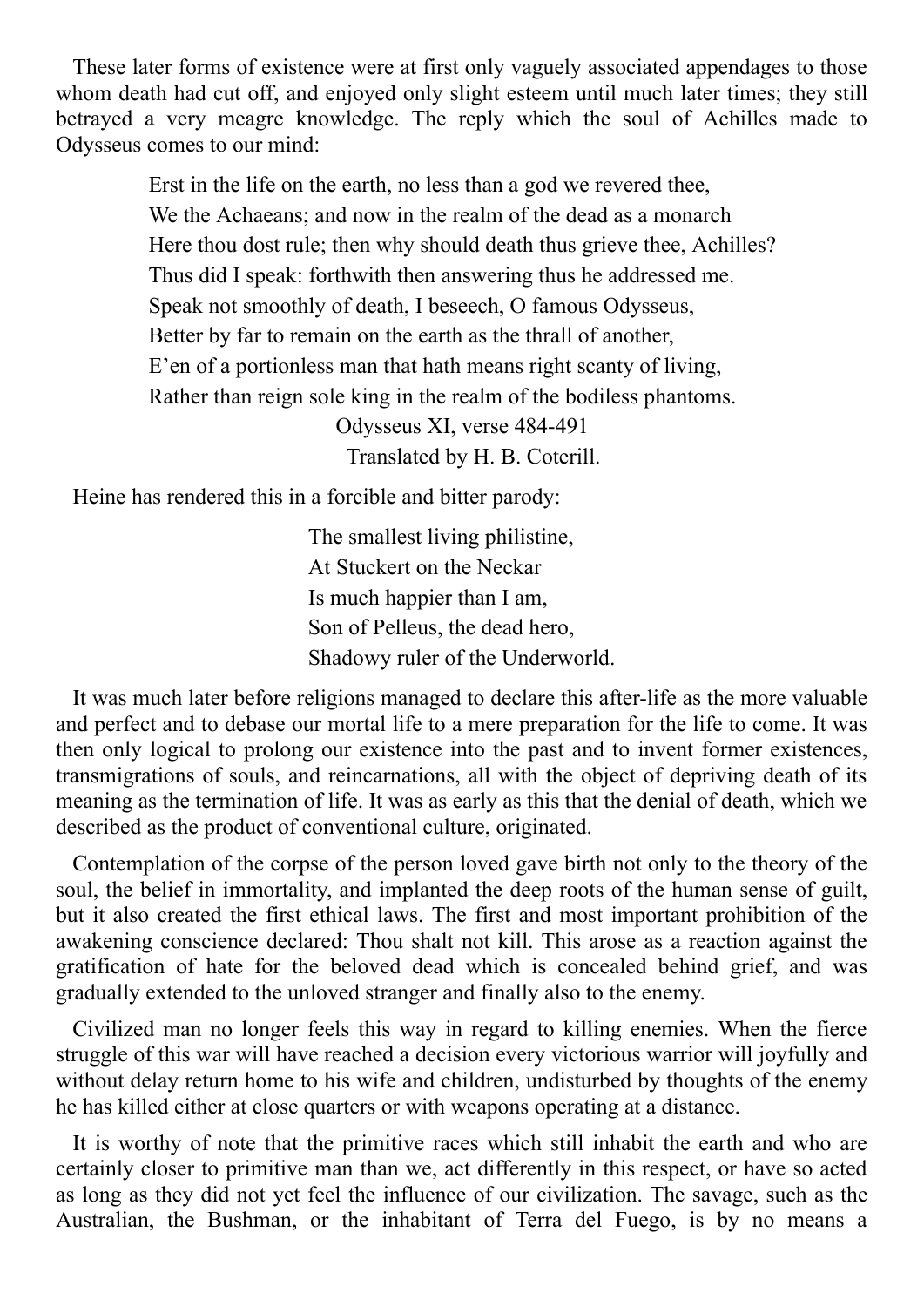remorseless murderer; when he returns home as victor from the war path he is not allowed to enter his village or touch his wife until he has expiated his war murders through lengthy and often painful penances. The explanation for this is, of course, related to his superstition; the savage fears the avenging spirit of the slain. But the spirits of the fallen enemy are nothing but the expression of his evil conscience over his blood guilt; behind this superstition there lies concealed a bit of ethical delicacy of feeling which has been lost to us civilized beings. [4]

Pious souls, who would like to think us removed from contact with what is evil and mean, will surely not fail to draw satisfactory conclusions in regard to the strength of the ethical impulses which have been implanted in us from these early and forcible murder prohibitions. Unfortunately this argument proves even more for the opposite contention.

Such a powerful inhibition can only be directed against an equally strong impulse. What no human being desires to do does not have to be forbidden, it is self-exclusive. The very emphasis of the commandment: Thou shalt not kill, makes it certain that we are descended from an endlessly long chain of generations of murderers, whose love of murder was in their blood as it is perhaps also in ours. The ethical strivings of mankind, with the strength and significance of which we need not quarrel, are an acquisition of the history of man; they have since become, though unfortunately in very variable quantities, the hereditary possessions of people of today.

Let us now leave primitive man and turn to the unconscious in our psyche. Here we depend entirely upon psychoanalytic investigation, the only method which reaches such depths. The question is what is the attitude of our unconscious towards death. In answer we say that it is almost like that of primitive man. In this respect, as well as in many others, the man of prehistoric times lives on, unchanged, in our conscious.

Our unconscious therefore does not believe in its own death; it acts as though it were immortal. What we call our unconscious, those deepest layers in our psyche which consist of impulses, recognizes no negative or any form of denial and resolves all contradictions, so that it does not acknowledge its own death, to which we can give only a negative content. The idea of death finds absolutely no acceptance in our impulses. This is perhaps the real secret of heroism. The rational basis of heroism is dependent upon the decision that one's own life cannot be worth as much as certain abstract common ideals. But I believe that instinctive or impulsive heroism is much more frequently independent of such motivation and simply defies danger on the assurance which animated Hans, the stonecutter, a character in Anzengruber, who always said to himself: Nothing can happen to me. Or that motivation only serves to clear away the hesitations which might restrain the corresponding heroic reaction in the unconscious. The fear of death, which controls us more frequently than we are aware, is comparatively secondary and is usually the outcome of the consciousness of guilt.

On the other hand we recognize the death of strangers and of enemies and sentence them to it just as willingly and unhesitatingly as primitive man. Here there is indeed a distinction which becomes decisive in practice. Our unconscious does not carry out the killing, it only thinks and wishes it. But it would be wrong to underestimate the psychic reality so completely in comparison to the practical reality. It is really important and full of serious consequences.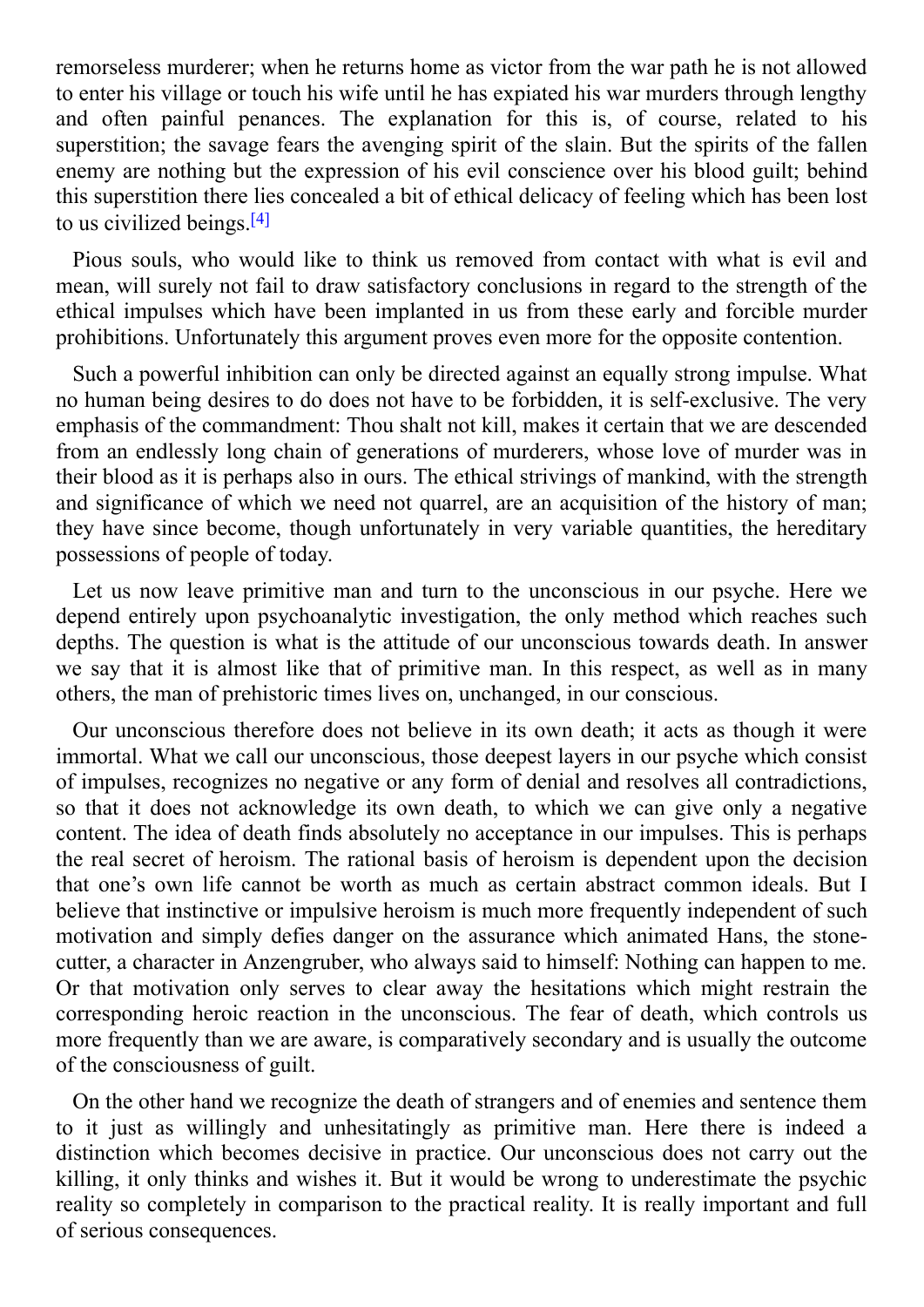In our unconscious we daily and hourly do away with all those who stand in our way, all those who have insulted or harmed us. The expression: "The devil take him," which so frequently crosses our lips in the form of an ill-humored jest, but by which we really intend to say, "Death take him," is a serious and forceful death wish in our unconscious. Indeed our unconscious murders even for trifles; like the old Athenian law of Draco, it knows no other punishment for crime than death, and this not without a certain consistency, for every injury done to our all-mighty and self-glorifying self is at bottom a *crimen laesae majestatis*.

Thus, if we are to be judged by our unconscious wishes, we ourselves are nothing but a band of murderers, just like primitive man. It is lucky that all wishes do not possess the power which people of primitive times attributed to them.<sup>[5]</sup> For in the cross fire of mutual maledictions mankind would have perished long ago, not excepting the best and wisest of men as well as the most beautiful and charming women.

As a rule the layman refuses to believe these theories of psychoanalysis. They are rejected as calumnies which can be ignored in the face of the assurances of consciousness, while the few signs through which the unconscious betrays itself to consciousness are cleverly overlooked. It is therefore in place here to point out that many thinkers who could not possibly have been influenced by psychoanalysis have very clearly accused our silent thought of a readiness to ignore the murder prohibition in order to clear away what stands in our path. Instead of quoting many examples I have chosen one which is very famous. In his novel, *Père Goriot*, Balzac refers to a place in the works of J. J. Rousseau where this author asks the reader what he would do if, without leaving Paris and, of course, without being discovered, he could kill an old mandarin in Peking, with great profit to himself, by a mere act of the will. He makes it possible for us to guess that he does not consider the life of this dignitary very secure. "To kill your mandarin" has become proverbial for this secret readiness to kill, even on the part of people of today.

There are also a number of cynical jokes and anecdotes which bear witness to the same effect, such as the remark attributed to the husband: "If one of us dies I shall move to Paris." Such cynical jokes would not be possible if they did not have an unavowed truth to reveal which we cannot admit when it is baldly and seriously stated. It is well known that one may even speak the truth in jest.

A case arises for our consciousness, just as it did for primitive man, in which the two opposite attitudes towards death, one of which acknowledges it as the destroyer of life, while the other denies the reality of death, clash and come into conflict. The case is identical for both, it consists of the death of one of our loved ones, of a parent or a partner in wedlock, of a brother or a sister, of a child or a friend. These persons we love are on the one hand a part of our inner possessions and a constituent of our own selves, but on the other hand they are also in part strangers and even enemies. Except in a few instances, even the tenderest and closest love relations also contain a bit of hostility which can rouse an unconscious death wish. But at the present day this ambivalent conflict no longer results in the development of ethics and soul theories, but in neuroses which also gives us a profound insight into the normal psychic life. Doctors who practice psychoanalysis have frequently had to deal with the symptom of over tender care for the welfare of relatives or with wholly unfounded self reproaches after the death of a beloved person. The study of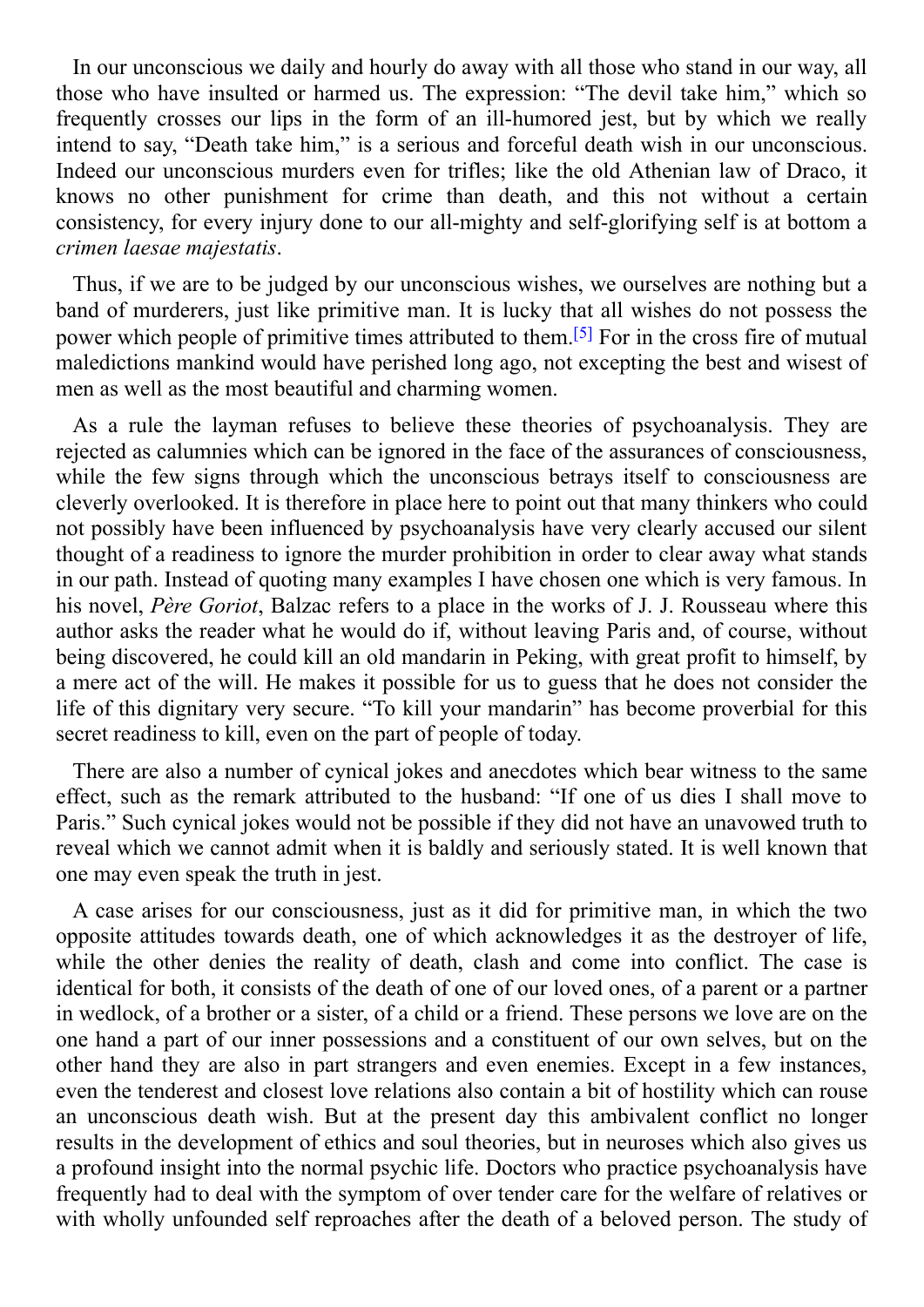these cases has left them in no doubt as to the significance of unconscious death wishes.

The layman feels an extraordinary horror at the possibility of such an emotion and takes his aversion to it as a legitimate ground for disbelief in the assertions of psychoanalysis. I think he is wrong there. No debasing of our love life is intended and none such has resulted. It is indeed foreign to our comprehension as well as to our feelings to unite love and hate in this manner, but in so far as nature employs these contrasts she brings it about that love is always kept alive and fresh in order to safeguard it against the hate that is lurking behind it. It may be said that we owe the most beautiful unfolding of our love life to the reaction against this hostile impulse which we feel in our hearts.

Let us sum up what we have said. Our unconscious is just as inaccessible to the conception of our own death, just as much inclined to kill the stranger, and just as divided, or ambivalent towards the persons we love as was primitive man. But how far we are removed from this primitive state in our conventionally civilized attitude towards death!

It is easy to see how war enters into this disunity. War strips off the later deposits of civilization and allows the primitive man in us to reappear. It forces us again to be heroes who cannot believe in their own death, it stamps all strangers as enemies whose death we ought to cause or wish; it counsels us to rise above the death of those whom we love. But war cannot be abolished; as long as the conditions of existence among races are so varied and the repulsions between them are so vehement, there will have to be wars. The question then arises whether we shall be the ones to yield and adapt ourselves to it. Shall we not admit that in our civilized attitude towards death we have again lived psychologically beyond our means? Shall we not turn around and avow the truth? Were it not better to give death the place to which it is entitled both in reality and in our thoughts and to reveal a little more of our unconscious attitude towards death which up to now we have so carefully suppressed? This may not appear a very high achievement and in some respects rather a step backwards, a kind of regression, but at least it has the advantage of taking the truth into account a little more and of making life more bearable again. To bear life remains, after all, the first duty of the living. The illusion becomes worthless if it disturbs us in this.

We remember the old saying:

*Si vis pacem, para bellum.* If you wish peace, prepare for war.

The times call for a paraphrase:

*Si vis vitam, para mortem.* If you wish life, prepare for death.